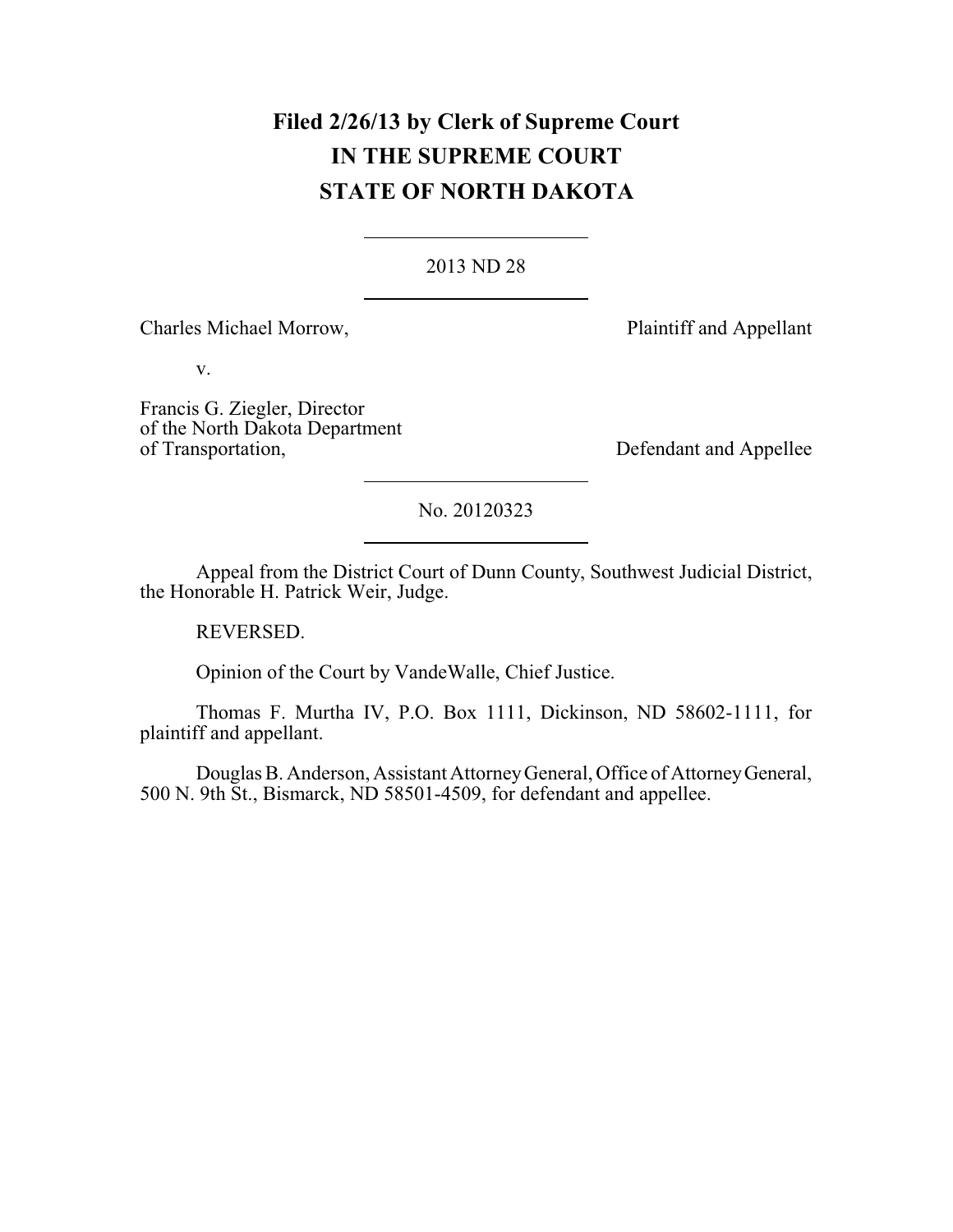# **Morrow v. Ziegler No. 20120323**

#### **VandeWalle, Chief Justice.**

[¶1] Charles Morrow appealed from a district court judgment affirming a North Dakota Department of Transportation hearing officer's decision suspending his driving privileges for one year. We reverse.

I.

[¶2] In February 2012, Highway Patrol Officer Shawn Skogen observed a car traveling at 81 miles-per-hour in a 65 mile-per-hour zone. Skogen stopped the car, and noticed that the driver, Charles Morrow, had glossy, bloodshot eyes. The officer also smelled "the odor of alcohol" emanating from the vehicle. Skogen asked Morrow to accompany him to his patrol car to discuss the traffic violation. While in the patrol car, Skogen again smelled alcohol emanating from Morrow. Morrow admitted to consuming a beer with dinner.

[¶3] Morrow submitted to a series of field sobriety tests, including the horizontal gaze nystagmus test, the backwards counting test, the partial alphabet recitation test, and the finger dexterity test. He failed two tests and passed two tests. Skogen read Morrow the implied consent advisory, and requested Morrow submit to the SD-5 onsite screening test. Morrow refused the screening test. At that point, Skogen did not believe Morrow was sufficiently intoxicated to be driving under the influence, nor did Skogen believe he had probable cause to arrest Morrow.

[¶4] Skogen completed the Report and Notice form, issued a copy to Morrow, and released Morrow. On the Report and Notice form is a check box where the officer can indicate whether the driver refused the onsite screening test, a place to indicate the reason the driver was stopped or lawfully detained, whether it be erratic driving, a crash, a traffic violation, or the car was already stopped, and a place to indicate the probable cause to arrest. Skogen checked the box indicating Morrow refused the onsite screening test, indicated the traffic violation as the reason for the stop, and wrote "N/A" in the probable cause to arrest section.

[¶5] Morrow requested an administrative hearing on the suspension of his driving privileges. At the hearing, Morrow argued that N.D.C.C. § 39-20-04 required the officer to include his observation that Morrow's body contained alcohol on the report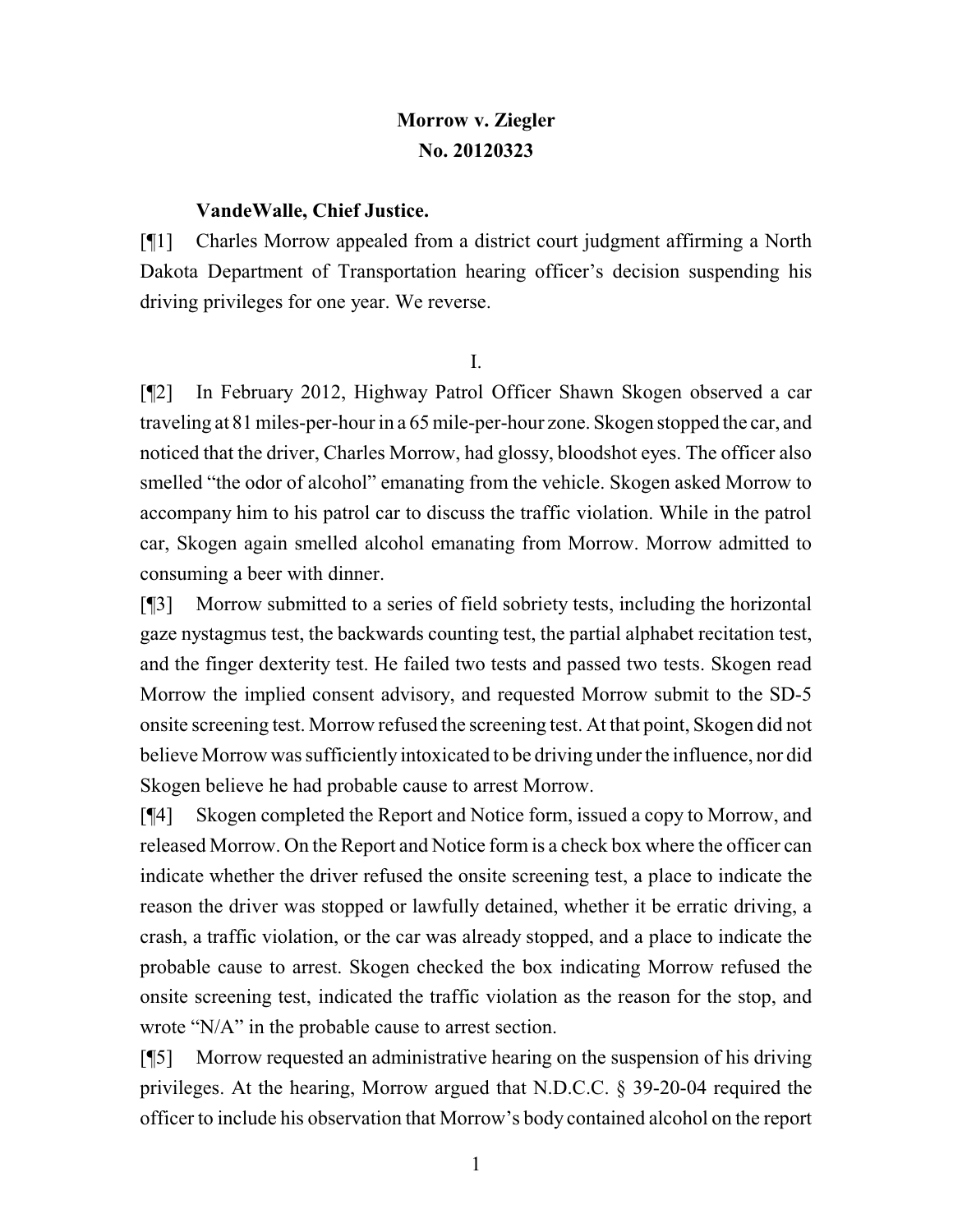and notice. The hearing officer ruled: "[b]y checking the box 'Refused onsite screening test' and certifying that 'this report is true and correct,' the officer represented to the Director that the elements required in NDCC 39-20-14 (moving traffic violation/traffic accident as a driver and body contains alcohol) had been satisfied." The hearing officer suspended Morrow's driving privileges for one year. Morrow appealed to the district court, and the district court affirmed.

#### II.

[¶6] This Court reviews Department of Transportation decisions to suspend a person's privilege to drive under the Administrative Agencies Practice Act, N.D.C.C. ch. 28-32, and must affirm the order unless:

1. The order is not in accordance with the law.

2. The order is in violation of the constitutional rights of the appellant.

3. The provisions of this chapter have not been complied with in the proceedings before the agency.

4. The rules or procedure of the agency have not afforded the appellant a fair hearing.

5. The findings of fact made by the agency are not supported by a preponderance of the evidence.

6. The conclusions of law and order of the agency are not supported by its findings of fact.

7. The findings of fact made by the agency do not sufficiently address the evidence presented to the agency by the appellant.

8. The conclusions of law and order of the agency do not sufficiently explain the agency's rationale for not adopting any contrary recommendations by a hearing officer or an administrative law judge.

N.D.C.C. § 28-32-46. This Court reviews the agency's findings and decisions, and the district court's analysis is entitled to respect if it is sound. Lange v. N.D. Dep't of Transp., 2010 ND 201, ¶ 5, 790 N.W.2d 28.

[¶7] Morrow argues that N.D.C.C. § 39-20-04 requires an officer to specifically indicate his or her belief that the driver's body contained alcohol on the Report and Notice form. The Department argues that formulating the opinion that the driver's body contained alcohol is a prerequisite to requesting an onsite screening test, and therefore checking "Refused onsite screening test" implies the officer formulated an opinion that the driver's body contained alcohol.

[¶8] Section 39-20-03.2(3), N.D.C.C.,requires an officer to "forward to the director a certified written report" containing certain information required by N.D.C.C. § 39- 20-04. Section 39-20-04, N.D.C.C., requires the officer to include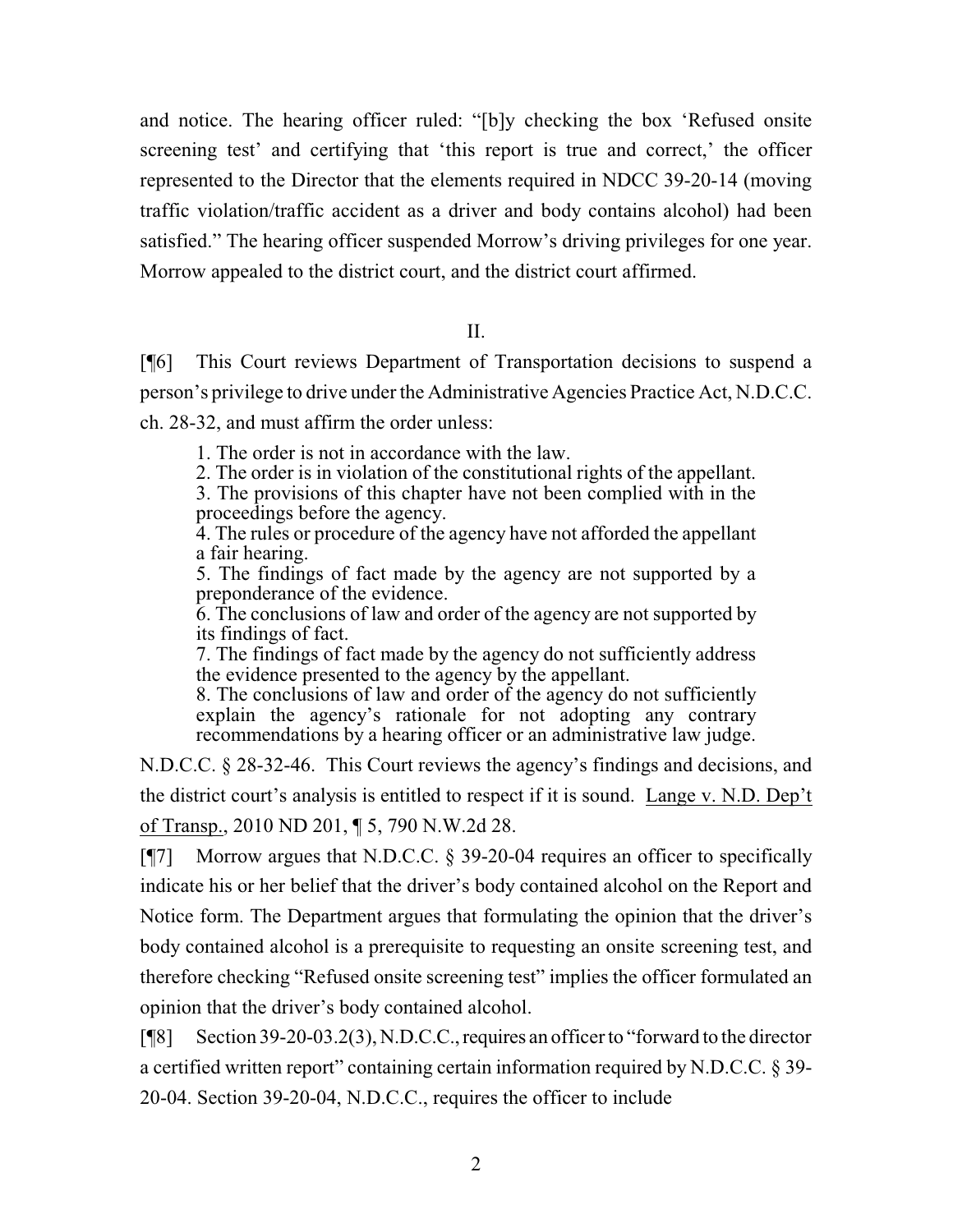for purposes of section 39-20-14, [the officer] had reason to believe that the person committed a moving traffic violation . . . and in conjunction with the violation or accident the officer has, through the officer's observations, formulated an opinion that the person's body contains alcohol, that the person was lawfully arrested if applicable, and that the person had refused to submit to the test or tests under section 39-20-01 or 39-20-14.

"The Department's authority to suspend a person's license is given by statute and is dependent upon the terms of the statute. The Department must meet the basic and mandatory provisions of the statute to have authority to suspend a person's driving privileges." Aamodt v. N.D. Dep't of Transp., 2004 ND 134, ¶ 15, 682 N.W.2d 308. [¶9] Whether the provision is basic and mandatory rests primarily on whether the Department's authority is affected by failure to apply the provision. Id. at ¶ 23. In Aamodt, the officer failed to state adequate probable cause that the person was in actual physical control of a vehicle while under the influence. Id. at ¶ 10. This requirement was "material to the Department's decision to suspend a person's driving privileges and [is a] predicate[] to the Department's acting." Id. at ¶ 23. Without this element, the Department would not have enough information to be able to suspend the person's driving privileges. Id. Similarly, here, the officer must first form the opinion that the person's body contains alcohol before the implied consent provision applies. See N.D.C.C. § 39-20-14. Without that opinion, the Department has no authority to suspend a person's privilege to drive for refusal. N.D.C.C. § 39-20-04. If the Report and Notice does not inform the Department of that opinion, the Department does not have the requisite information to suspend the driver's license. Id. Therefore, the requirement is basic and mandatory.

[¶10] In Aamodt, this Court found that the requirement that the officer list reasonable grounds to believe the person was driving or in actual physical control of a vehicle while intoxicated is basic and mandatory. Aamodt, 2004 ND 134, ¶ 26, 682 N.W.2d 308. Therefore, when the officer failed to list those reasonable grounds on the Report and Notice, the report was deficient and the Department lacked authority to suspend the driver's license. Id. Similarly, this Court ruled in Jorgensen that an officer's failure to write the results of a blood test for blood alcohol content on the Report and Notice made the report deficient. Jorgensen v. N.D. Dep't of Transp., 2005 ND 80, ¶ 12, 695 N.W.2d 212.

[¶11] In this case, the Report and Notice had a check box to indicate "Refused onsite screening test (NDCC Section 39-20-14 or 39-06.2-10.2)." It also had a check box to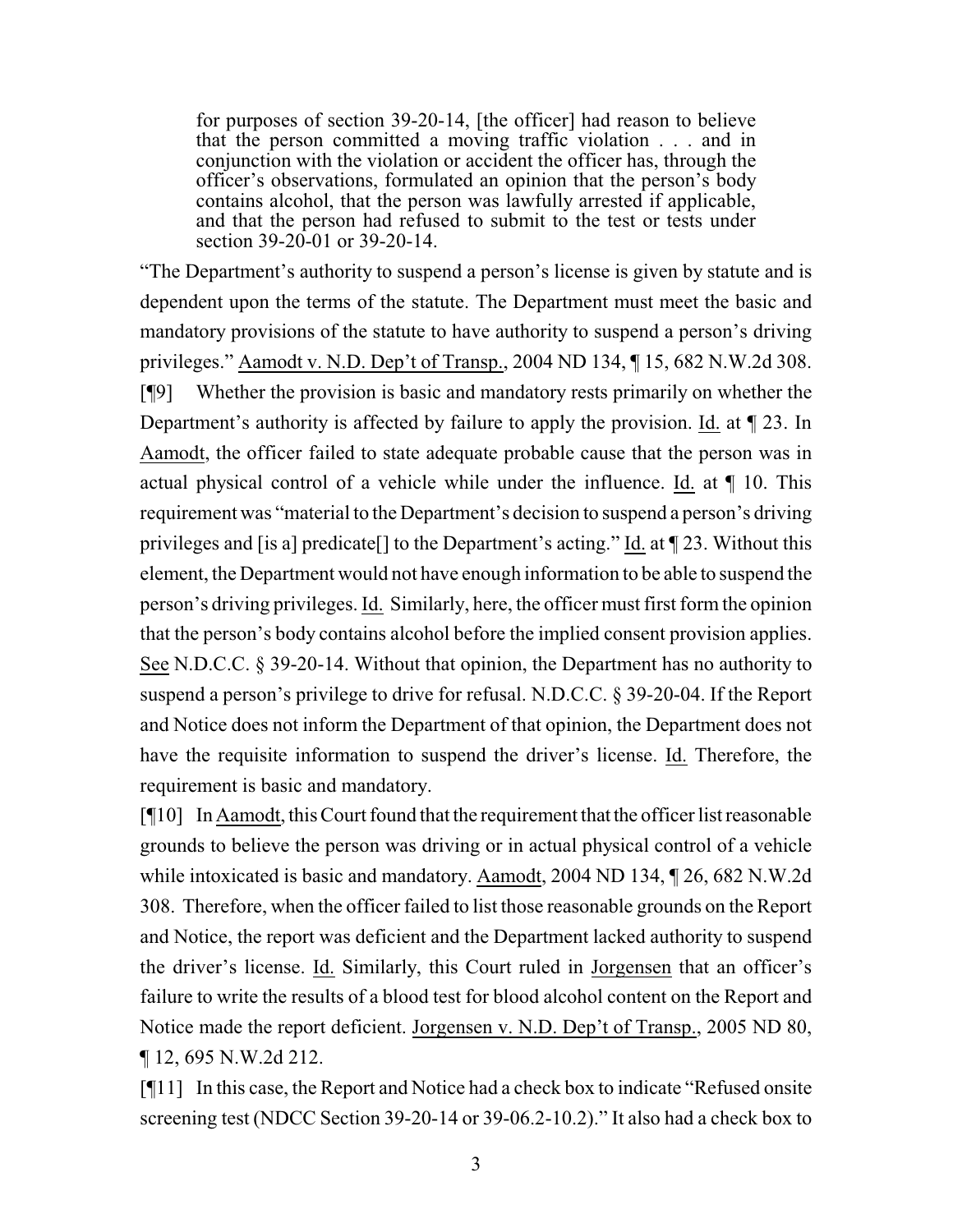indicate whether there were reasonable grounds to believe the person was operating a vehicle, a space to indicate the "[r]easonable suspicion to stop or reason lawfully detained," and a space to indicate the "[p]robable cause to arrest/lawfully detain." There is no place on the form to specifically indicate whether the officer formed the opinion that the driver's body contained alcohol. Morrow does not contend that the form itself is deficient. Rather, Morrow contends the officer could have recorded the observations that led him to believe Morrow's body contained alcohol in the space to indicate probable cause or the space to indicate the reason the driver was stopped or lawfully detained. Doing so would have given the Department of Transportation enough information to reasonably infer that the officer believed Morrow's body contained alcohol. Although we do not hold that the form itself is deficient if it is completed in such a manner, the Department could avoid confusion by providing a form requiring an officer to specifically record his or her belief that the driver's body contained alcohol.

[¶12] Here, the officer's failure to indicate his belief that Morrow's body contained alcohol made the report and notice deficient. The report submitted to the Department of Transportation is devoid of any indication that the driver's body contained alcohol. The Department rationalizes that the fact the officer formed the opinion that the driver's body contained alcohol can be implied from the act of checking "Refused onsite screening test" and certifying that the report is true and correct. The Department argues that formulating this opinion is a predicate to requesting an onsite screening test, and therefore such an opinion may be implied by the fact that an onsite screening test was requested. We disagree. "Section 39-20-03.1 . . . reflects a legislative intent to remove drunk drivers from the roads without slanting the law too much toward the Department's convenience." Jorgensen, 2005 ND 80, ¶ 13, 695 N.W.2d 212. Allowing the Department to infer elements that are basic and mandatory without any factual basis on the report to support the inference slants the law too much toward the Department's convenience. The report must in some way convey that the officer believed the person's body contained alcohol, whether by a direct statement or by the officer's observations that led the officer to the belief. Therefore, the officer's failure to record his belief that Morrow's body contained alcohol made the report deficient, and the Department did not have the authority to suspend Morrow's driving privileges.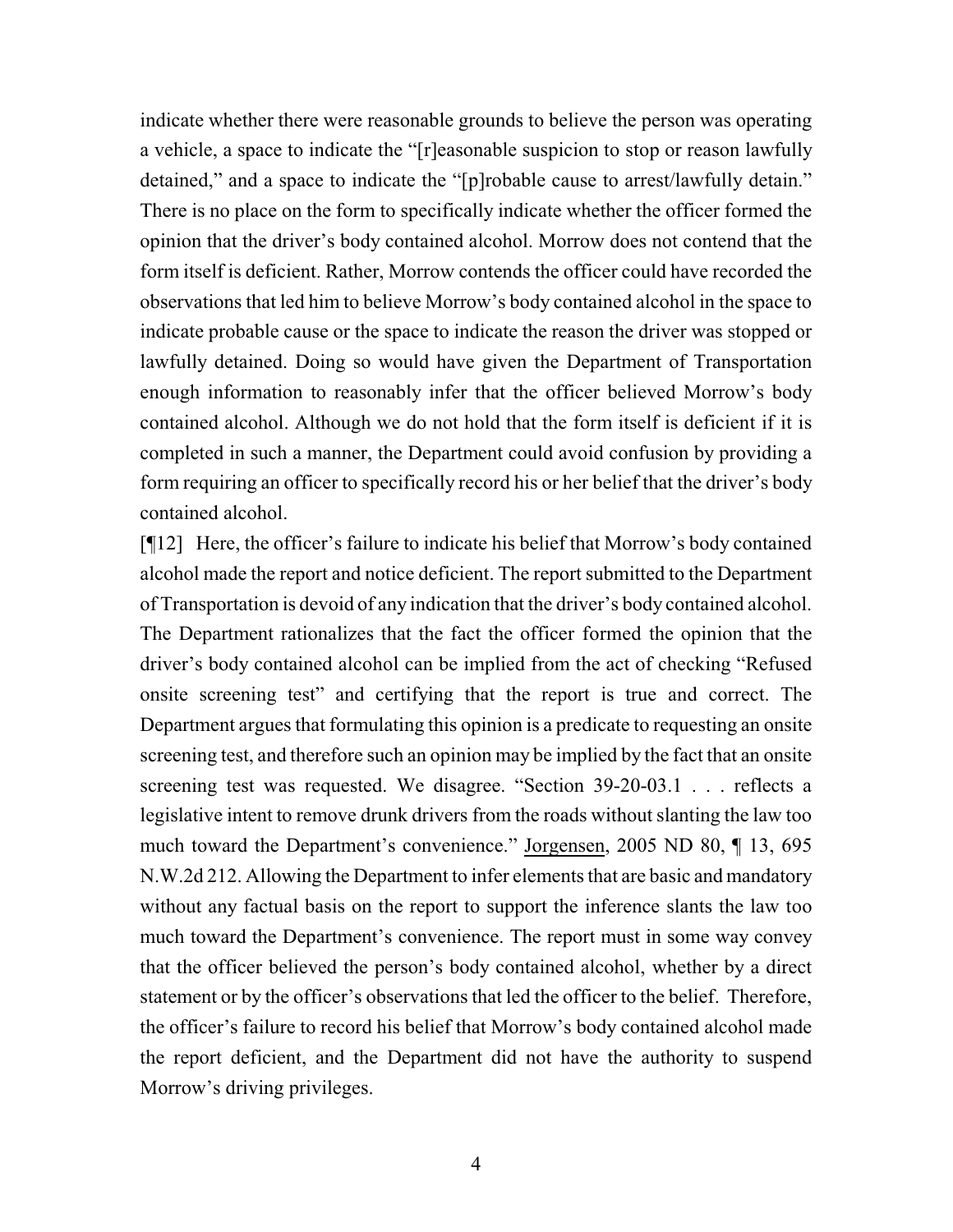[¶13] We reverse the district court's judgment affirming the administrative suspension of Morrow's driving privileges.

[¶14] Gerald W. VandeWalle, C.J. Dale V. Sandstrom Mary Muehlen Maring

## **Kapsner, Justice, concurring in the result.**

[¶15] I concur in the result.

[¶16] However, rather than suggest that there is anything defective in the formwhich the Department provides, I concur because the form was filled out by the patrol officer in a manner that would have indicated that the Department had no authority to suspend Morrow's driving privileges.

[¶17] The officer checked one box indicating his "Reasonable suspicion to stop or reason lawfully detained" indicating there had been a "traffic violation" with the explanation that Morrow was going "81 mph in 65 zone."

[¶18] The form has a separate box for "Probable cause to arrest/lawfully detain" in which there are boxes to be checked for "odor of alcoholic beverage," "poor balance," "failed field sobriety test(s)," and "failed screening test." In fact, as the testimony at the administrative hearing shows, the officer had lawfully detained Morrow to perform field sobriety tests, some of which he failed, and the officer had smelled the odor of alcohol coming from Morrow's car and from Morrow. But, rather than indicate on the form these signs which the officer had observed, the officer wrote "N/A" on the form next to all these indicators that Morrow had consumed alcohol. The officer then signed the form indicating that it was "true and correct to the best of my knowledge at the time of writing this report."

[¶19] In other words, when the Report and Notice arrived at the Department, it would indicate that it is true and correct that it is "Not Applicable" that there is an odor of alcoholic beverage, poor balance, or failure of field sobriety tests. The report would

III.